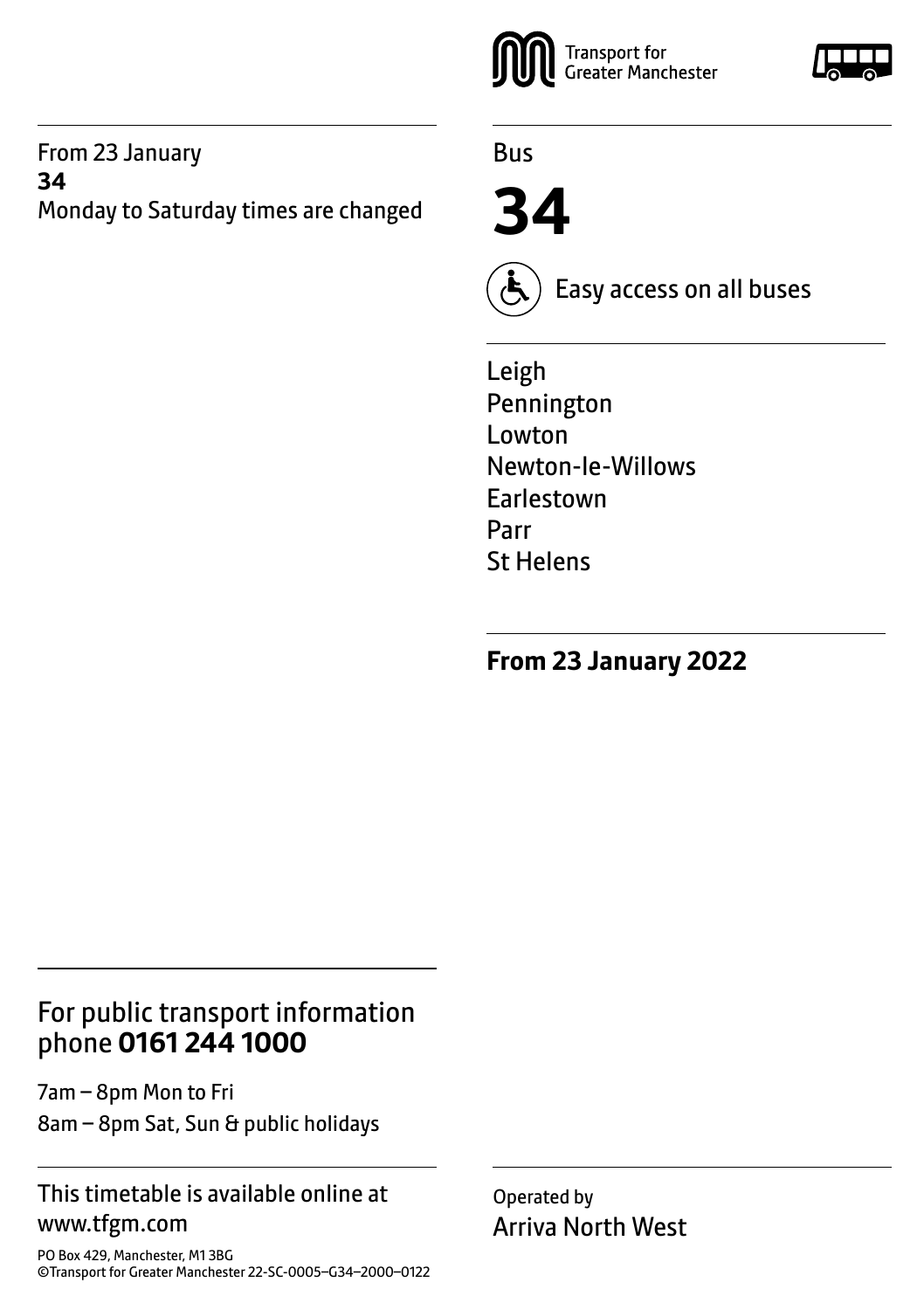# Additional information

# Alternative format

To ask for leaflets to be sent to you, or to request large print, Braille or recorded information phone 0161 244 1000 or visit www.tfgm.com

#### Easy access on buses



 Journeys run with low floor buses have no steps at the entrance, making getting on and off easier. Where shown, low floor buses have a ramp for access and a dedicated space for wheelchairs and pushchairs inside the bus. The bus operator will always try to provide easy access services where these services are scheduled to run.

# Using this timetable

Timetables show the direction of travel, bus numbers and the days of the week. Main stops on the route are listed on the left. Where no time is shown against a particular stop, the bus does not stop there on that journey. Check any letters which are shown in the timetable against the key at the bottom of the page.

# Where to find information about service changes

www.tfgm.com Bus station posters Leaflets from outlets.

# Tickets and information

Bus companies offer a range of tickets for use on their own buses. For travel on any service in the County, use System One tickets, including DaySaver. Travelshops provide tickets, information and journey planning advice on buses, trains and trams for work and pleasure.

# Using the 24 hour clock

Times are shown in four figures. The first two are the hour and the last two are the minutes.

0753 is 53 minutes past 7am 1953 is 53 minutes past 7pm



# Operator details

#### **Arriva North West**

73 Ormskirk Road Aintree Liverpool L9 5AE Telephone 0344 800 4411

#### **Travelshops**

**Leigh Bus Station** Monday to Friday 7am to 5.30pm Saturday 8.30am to 1.15pm and 2pm to 4pm Sunday\* Closed \*Including public holidays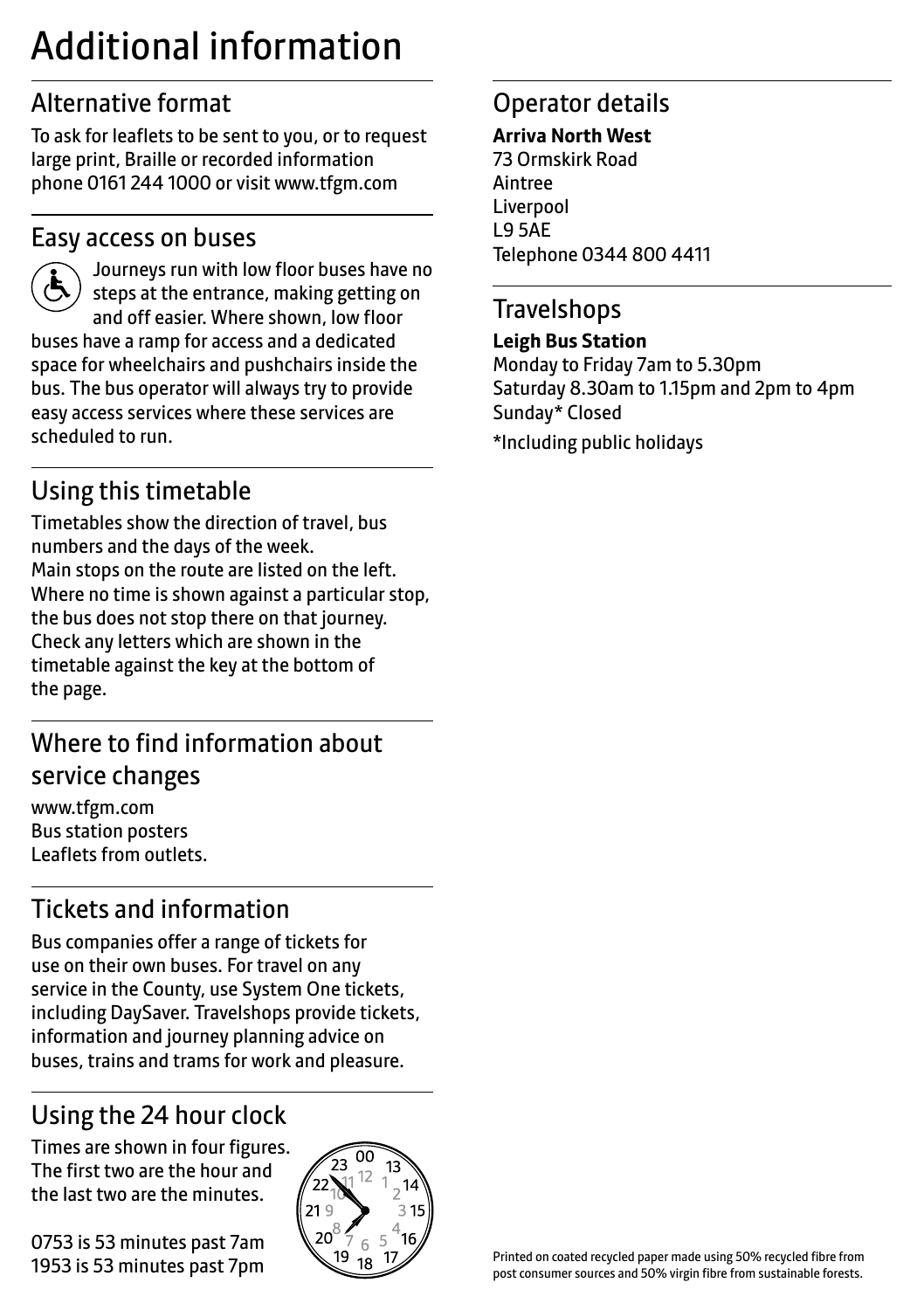# **34**

## Key

- Bus route
- $T = T$ Train line
- **EX** Direction of travel
- Bus station/connection point
- **<sup>₹</sup>** Train station
- 34 Terminus



Contains Ordnance Survey data ©Crown copyright and database right 2010 ©0100022610 Transport for Greater Manchester 2022 Transport for Greater Manchester uses reasonable endeavours to check the accuracy of information published and to publish changes to information in a timely manner. In no event will Transport for Greater Manchester be liable for any loss that may arise from this information being inaccurate.

Leigh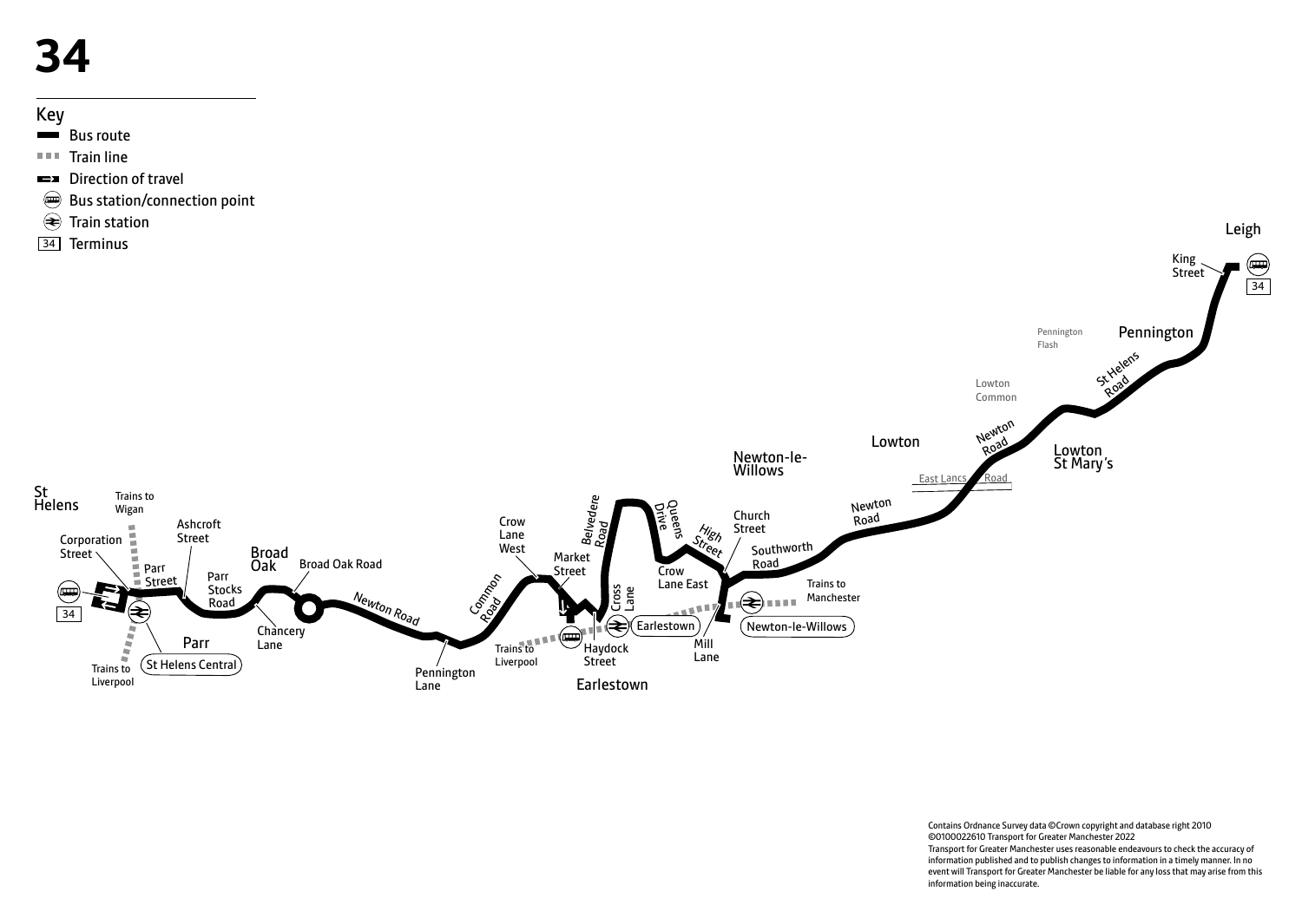| -                             |      |           |           |       |      |      |      |      |      |      |      |      |      |      |      |      |      |      |      |
|-------------------------------|------|-----------|-----------|-------|------|------|------|------|------|------|------|------|------|------|------|------|------|------|------|
| Leigh, Bus Station            |      | 0640 0710 | 0800      | 0840  | 0920 | 1000 | 1040 | 1120 | 1200 | 1240 | 1320 | 1400 | 1440 | 1520 | 1600 | 1640 | 1720 | 1800 | 1840 |
| Newton, Train Station         |      | 0659 0738 | 0822      | 0858  | 0938 | 1018 | 1058 | 1138 | 1218 | 1258 | 1338 | 1418 | 1458 | 1540 | 1618 | 1658 | 1738 | 1818 | 1858 |
| Earlestown, Bus Station arr   | O710 | 0750      | 0834      | 0910  | 0950 | 1030 | 1110 | 1150 | 1230 | 1310 | 1350 | 1430 | 1510 | 1553 | 1630 | 1710 | 1750 | 1830 | 1910 |
| Earlestown, Bus Station dep   | 0712 | 0752      | 0836      | 0912  | 0952 | 1032 | 1112 | 1152 | 1232 | 1312 | 1352 | 1432 | 1512 | 1555 | 1632 | 1712 | 1752 | 1832 | 1912 |
| Parr, Boardmans Lane          | 0723 |           | 0803 0847 | 0923  | 1003 | 1043 | 1123 | 1203 | 1243 | 1323 | 1403 | 1443 | 1523 | 1606 | 1643 | 1723 | 1803 | 1843 | 1923 |
| St Helens, Bus Station        | 0730 | 0810      | 0854      | 0930  | 1010 | 1050 | 1130 | 1210 | 1250 | 1330 | 1410 | 1450 | 1530 | 1613 | 1650 | 1730 | 1810 | 1850 | 1930 |
| Newton, Train Station         | 1955 | 2055      | 2155      | 2255  |      |      |      |      |      |      |      |      |      |      |      |      |      |      |      |
| Earlestown, Bus Station       | 2005 | 2105      | 2205 2305 |       |      |      |      |      |      |      |      |      |      |      |      |      |      |      |      |
| Parr, Boardmans Lane          | 2016 | 2116      | 2216      | 2316  |      |      |      |      |      |      |      |      |      |      |      |      |      |      |      |
| <b>St Helens, Bus Station</b> | 2023 | 2123      | 2223      | -2323 |      |      |      |      |      |      |      |      |      |      |      |      |      |      |      |

## **Saturdays**

Mondays to Fridays

| Leigh, Bus Station            |      | 0640 0710 |                     | 0800 0840 0920      |           | 1000 | 1040 | 1120 | 1200 | 1240 | 1320 | 1400 | 1440 | 1520 | 1600 | 1640 | 1720 | 1800 | 1840 |
|-------------------------------|------|-----------|---------------------|---------------------|-----------|------|------|------|------|------|------|------|------|------|------|------|------|------|------|
| Newton, Train Station         |      |           | 0658 0728 0818      |                     | 0858 0938 | 1018 | 1058 | 1138 | 1218 | 1258 | 1338 | 1418 | 1458 | 1538 | 1618 | 1658 | 1738 | 1815 | 1855 |
| Earlestown, Bus Station arr   |      |           |                     | 0710 0740 0830 0910 | 0950      | 1030 | 1110 | 1150 | 1230 | 1310 | 1350 | 1430 | 1510 | 1550 | 1630 | 1710 | 1750 | 1825 | 1905 |
| Earlestown, Bus Station dep   |      |           | 0712 0742 0832 0912 |                     | 0952      | 1032 | 1112 | 1152 | 1232 | 1312 | 1352 | 1432 | 1512 | 1552 | 1632 | 1712 | 1752 | 1827 | 1907 |
| Parr, Boardmans Lane          |      |           | 0723 0753 0843 0923 |                     | 1003      | 1043 | 1123 | 1203 | 1243 | 1323 | 1403 | 1443 | 1523 | 1603 | 1643 | 1723 | 1803 | 1838 | 1918 |
| <b>St Helens, Bus Station</b> |      |           |                     | 0730 0800 0850 0930 | 1010      | 1050 | 1130 | 1210 | 1250 | 1330 | 1410 | 1450 | 1530 | 1610 | 1650 | 1730 | 1810 | 1845 | 1925 |
|                               |      |           |                     |                     |           |      |      |      |      |      |      |      |      |      |      |      |      |      |      |
| Newton, Train Station         |      |           | 1955 2055 2155 2255 |                     |           |      |      |      |      |      |      |      |      |      |      |      |      |      |      |
| Earlestown, Bus Station       |      | 2005 2105 | 2205 2305           |                     |           |      |      |      |      |      |      |      |      |      |      |      |      |      |      |
| Parr, Boardmans Lane          | 2016 | 2116      | 2216                | 2316                |           |      |      |      |      |      |      |      |      |      |      |      |      |      |      |
| <b>St Helens, Bus Station</b> | 2023 | 2123      | 2223                | 2323                |           |      |      |      |      |      |      |      |      |      |      |      |      |      |      |
|                               |      |           |                     |                     |           |      |      |      |      |      |      |      |      |      |      |      |      |      |      |

#### Sundays and public holidays (except Christmas and New Year period)

| Newton, Train Station   | 0855 and        | 2255 |
|-------------------------|-----------------|------|
| Earlestown, Bus Station | 0905 every 2305 |      |
| Parr, Boardmans Lane    | 0916 hour 2316  |      |
| St Helens, Bus Station  | 0923 until 2323 |      |

For details of buses during the Christmas and New Year period, please phone 0161 244 1000

W– All bus 34 journeys are run using easy access buses. See inside front cover of this leaflet for details